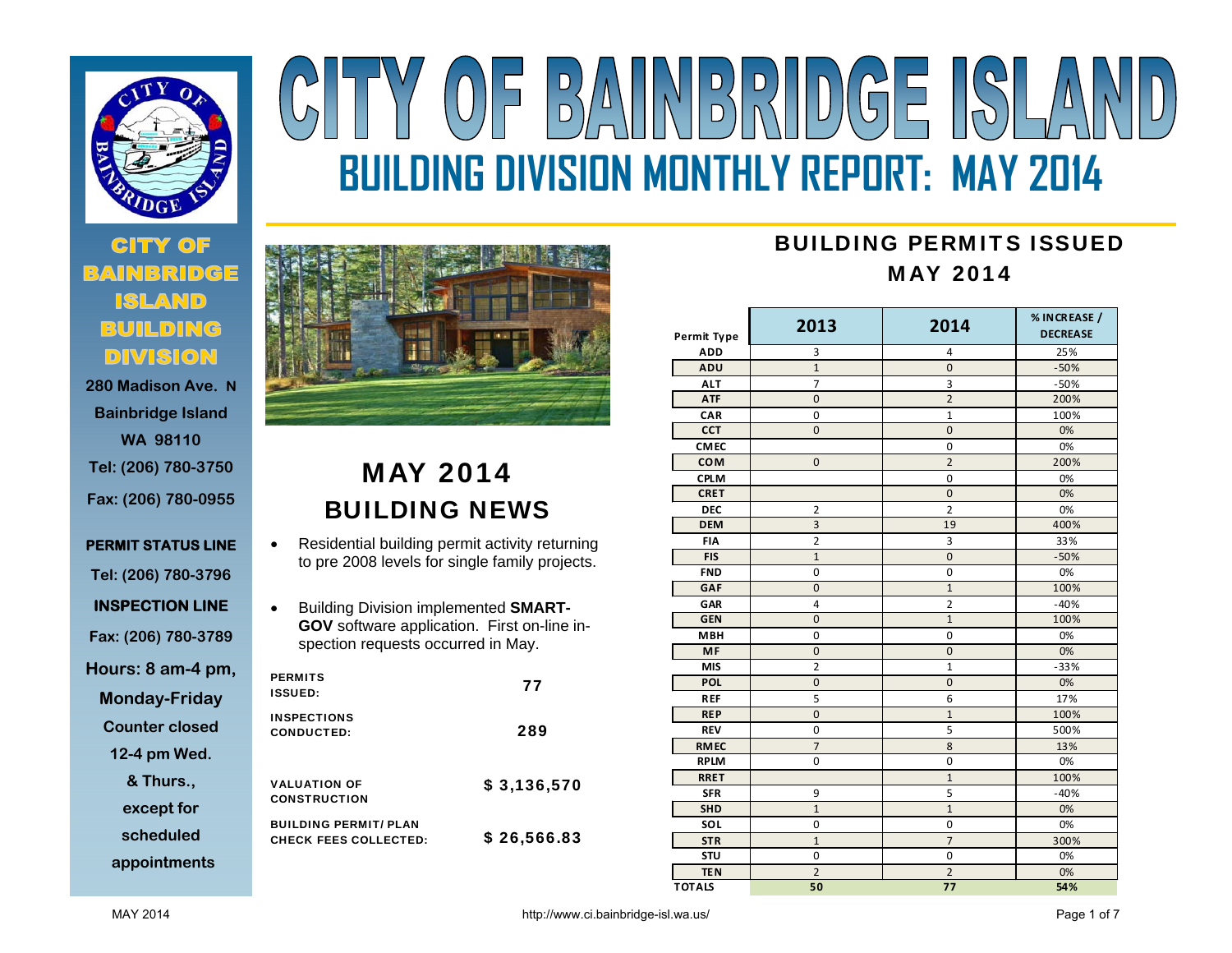| <b>Permit Type</b>                             | <b>Permit Number</b> | <b>Applicant</b>                                   | <b>Project Description</b>                                                                                                                                                                                                                                 | <b>Project Address</b>           | Date Issued | <b>Valuation</b> |
|------------------------------------------------|----------------------|----------------------------------------------------|------------------------------------------------------------------------------------------------------------------------------------------------------------------------------------------------------------------------------------------------------------|----------------------------------|-------------|------------------|
| Addition                                       | <b>BLD20004</b>      | SLATER H BRUCE & SUSAN R                           | Adding 484 sq. ft. for new Studio above existing<br>attached Garage. See BLD20005 for new<br>DETACHED Garage.                                                                                                                                              | 11390 Pinyon Ave<br><b>NESFR</b> | 07/07/2014  | \$109,769.24     |
| Addition                                       | BLD18444ADD          | <b>REAM, LAWRENCE R</b>                            | Addition to existing SFR: First floor 159 sq. ft., 2nd<br>floor 1,124 sq. ft., Basement 155 sq. ft., decks 525<br>sq. ft., and covered decks 381 sq.ft. New detatched<br>garage 969 sq. ft., carport 291 sq. ft., with living<br>space above 1,002 sq. ft. | 12043 Arrow point<br>loop        | 07/25/2014  | \$327,000.00     |
| <b>Addition Total: 2</b>                       |                      |                                                    |                                                                                                                                                                                                                                                            |                                  |             | \$436,769.24     |
| Alteration                                     | BLD20210             | KLIMEK BERNARD G & VIRGINIA<br>м                   | Replace foundation under SFR and build new 508 sq.<br>ft. deck to replace old rotted one.                                                                                                                                                                  | 10858 Falk Rd NE                 | 07/10/2014  | \$21,837.00      |
| Alteration                                     | BLD20103             | LAVIGNE MARK R & KERRY J                           | Converting attic space to habitable space.<br>Reconfigure 906 sq. ft. of space.                                                                                                                                                                            | 11246 Fieldstone Ln<br><b>NE</b> | 07/25/2014  | \$80,008.86      |
| Alteration                                     | BLD20107             | Bishop, Cynthia                                    | Replace 7 Windows throughout house.                                                                                                                                                                                                                        | 1304 KINGS PL NW 07/30/2014      |             | \$5,783.89       |
| <b>Alteration Total: 3</b>                     |                      |                                                    |                                                                                                                                                                                                                                                            |                                  |             | \$107,629.75     |
| After The Fact                                 | <b>BLD20064</b>      | RENTON LODGE NO 29 F & A M                         | Installing a new 250 Gallon LP Tank for new<br>equipment associated with BLD19187TEN.                                                                                                                                                                      | 1299 GROW AVE<br><b>NW</b>       | 07/01/2014  |                  |
| After The Fact                                 | BLD20221             | DAHLGREN, WENDY & JEFFREY                          | Master bedroom remodel to add bath (existing<br>footprint)                                                                                                                                                                                                 | 16290 AGATE<br>POINT RD NE       | 07/07/2014  | \$6,000.00       |
| After The Fact Total: 2                        |                      |                                                    |                                                                                                                                                                                                                                                            |                                  |             | \$6,000.00       |
| <b>Commercial Mechanical</b>                   | BLD20202             | <b>BAINBRIDGE ISLAND HS ADMIN</b><br>& ORDWAY ELEM | Replacement of 5 VAV boxes in administration area                                                                                                                                                                                                          | 8555 Madison Ave N 07/01/2014    |             | \$27,000.00      |
| <b>Commercial Mechanical</b>                   | <b>BLD20222</b>      | <b>BAINBRIDGE PUBLIC LIBRARY</b>                   | Installation of 2 Mitsubishi Heatpump Systems. 1<br>Ducted and 1 Ductless.                                                                                                                                                                                 | 1128 MADISON<br>AVE N            | 07/07/2014  |                  |
| <b>Commercial Mechanical</b>                   | BLD20230             | <b>WYATT HOUSE RETIREMENT</b><br><b>CENTER</b>     | Replacing existing heat pump and air handler.                                                                                                                                                                                                              | 186 WYATT WAY<br><b>NW</b>       | 07/09/2014  | \$9,753.00       |
| <b>Commercial</b><br><b>MechanicalTotal: 3</b> |                      |                                                    |                                                                                                                                                                                                                                                            |                                  |             | \$36,753.00      |
| Deck                                           | BLD20193             | <b>BROCK JOHN &amp; LISA</b>                       | Adding approx 325 sq. ft. to Existing Deck.                                                                                                                                                                                                                | 2210 DOUGLAS DR<br><b>NE</b>     | 07/16/2014  | \$6,873.75       |
| Deck                                           | <b>BLD20262</b>      | <b>MEAD MALCOLM G &amp; KATHLEEN</b><br>B          | Replace 152 sq. ft. deck                                                                                                                                                                                                                                   | <b>1108 NE WING</b><br>POINT WAY | 07/25/2014  | \$3,214.80       |
| Deck                                           | BLD20265             | LARUSSA MARY KAYE                                  | Installing new railing and stairs                                                                                                                                                                                                                          | 4757 Tangleberry Ln<br><b>NE</b> | 07/25/2014  | \$4,399.00       |
| Deck                                           | BLD20162             | PRELUTSKY JACK & CAROLYNN<br>KIM                   | Replacing existing deck with a new 2-story 505 sq. ft.<br>one.                                                                                                                                                                                             | 8199 NE Mabrey Ln 07/25/2014     |             | \$10,680.75      |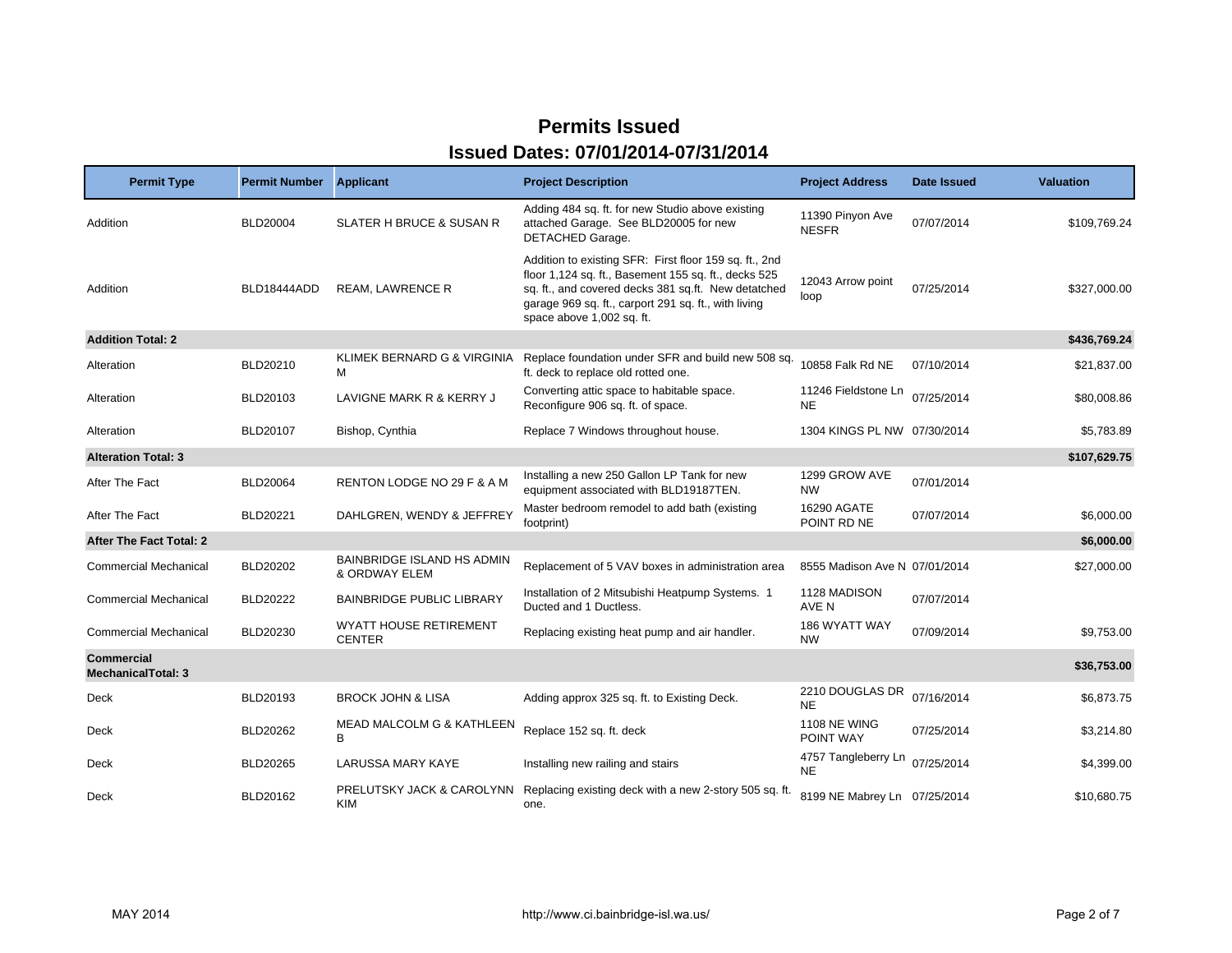| <b>Permit Type</b>                       | <b>Permit Number</b> | <b>Applicant</b>                         | <b>Project Description</b>                                                                                                                               | <b>Project Address</b>           | <b>Date Issued</b> | <b>Valuation</b> |
|------------------------------------------|----------------------|------------------------------------------|----------------------------------------------------------------------------------------------------------------------------------------------------------|----------------------------------|--------------------|------------------|
| <b>Deck</b>                              | BLD20138             | <b>LANDWEER JAMES R</b>                  | Building a new 440 sq. ft. deck                                                                                                                          | 6720 WING POINT<br>RD NE         | 07/29/2014         | \$9,306.00       |
| Deck Total: 5                            |                      |                                          |                                                                                                                                                          |                                  |                    | \$34,474.30      |
| Demolition                               | BLD20214             | CITY OF BAINBRIDGE ISLAND                | Deconstruct in place/Demo in place exsiting 1969<br>Mobile Home.                                                                                         | 219 MADRONA<br>WAY NE - Lot 5    | 07/02/2014         |                  |
| Demolition                               | <b>BLD20050</b>      | HANSCHE MARGARET Y                       | Demo a 2,354 sq. ft. SFR built in 1875!                                                                                                                  | 13921 Silven Ave<br><b>NE</b>    | 07/10/2014         |                  |
| Demolition                               | <b>BLD20245</b>      | <b>GOLLER GRADE &amp; GRAVEL</b>         | Demo existing 2,464 sq. ft. SFR built in 1973                                                                                                            | 10460 NE Yaquina<br>Ave          | 07/15/2014         |                  |
| Demolition                               | BLD20186             | POKKAN JANAKI                            | Demolition of structure built in 1905.                                                                                                                   | 9891 Mandus Olson<br>Rd NE       | 07/30/2014         |                  |
| <b>Demolition Total: 4</b>               |                      |                                          |                                                                                                                                                          |                                  |                    | \$0.00           |
| Fire Alarm System                        | BLD20131             |                                          | TOWN & COUNTRY MARKET INC Installing/Updating Fire Alarm System.                                                                                         | 343 Winslow Way E. 07/18/2014    |                    | \$30,000.00      |
| Fire Alarm System Total: 1               |                      |                                          |                                                                                                                                                          |                                  |                    | \$30,000.00      |
| Fire Sprinkler System                    | <b>BLD20201</b>      | RENTON LODGE NO 29 F & A M               | Fire Suppersion system for Kitchen Hood                                                                                                                  | 1299 GROW AVE<br><b>NW</b>       | 07/14/2014         | \$3,116.00       |
| Fire Sprinkler System                    | <b>BLD20094</b>      | SOLOMON MICAH & VANDY                    | New Residential Fire Sprinkler System for SFR &<br>Garage.                                                                                               | 11416 Logg Rd NE                 | 07/15/2014         | \$18,000.00      |
| Fire Sprinkler System                    | BLD20229             | WINSLOW WHARF MARINA<br><b>WWMCOA</b>    | Standpipe system installed throughout marina docks.                                                                                                      | 133 Parfitt Way SW               | 07/23/2014         | \$35,000.00      |
| Fire Sprinkler System                    | BLD20223             | JONES PAUL D & BECKY ANN<br><b>BURKE</b> | Installing a new Fire Sprinkler System for New SFR                                                                                                       | 11376 Arrow Point<br>Dr. NE      | 07/29/2014         | \$7,000.00       |
| <b>Fire Sprinkler System</b><br>Total: 4 |                      |                                          |                                                                                                                                                          |                                  |                    | \$63,116.00      |
| Garage                                   | <b>BLD20005</b>      | <b>SLATER H BRUCE &amp; SUSAN R</b>      | Building a 576 sq. ft. Detached Garage. See<br>BLD20004 for Addition permit.                                                                             | 11390 Pinyon Ave<br><b>NESFR</b> | 07/07/2014         | \$109.769.24     |
| Garage                                   | <b>BLD20020GAR</b>   | FINE LIVING HOMES LLC                    | Building a 624 sq. ft. DETACHED Garage for a new<br>SFR (BLD20020SFR)                                                                                    | 1510 Summerfield<br>Ln NE        | 07/16/2014         |                  |
| Garage                                   | BLD20124             | JONES PAUL D & BECKY ANN<br><b>BURKE</b> | Building a new Detached 812 Garage with 581 sq. ft.<br>of Un-Heated storage above.                                                                       | 11376 Arrow Point<br>Dr. NE      | 07/29/2014         | \$83,440.70      |
| <b>Garage Total: 3</b>                   |                      |                                          |                                                                                                                                                          |                                  |                    | \$193,209.94     |
| Miscellaneous                            | <b>BLD18838MIS</b>   | MURPHY, CARLENE                          | Remove existing pier, ramp and float and replacing<br>with new 4 x 60.5 pier, 3 x 42 ramp, a 10 x50 float,<br>and a 8.5 x 50 float, and a new boat lift. | 8068 Hidden Cove<br>Road         | 07/01/2014         | \$105,000.00     |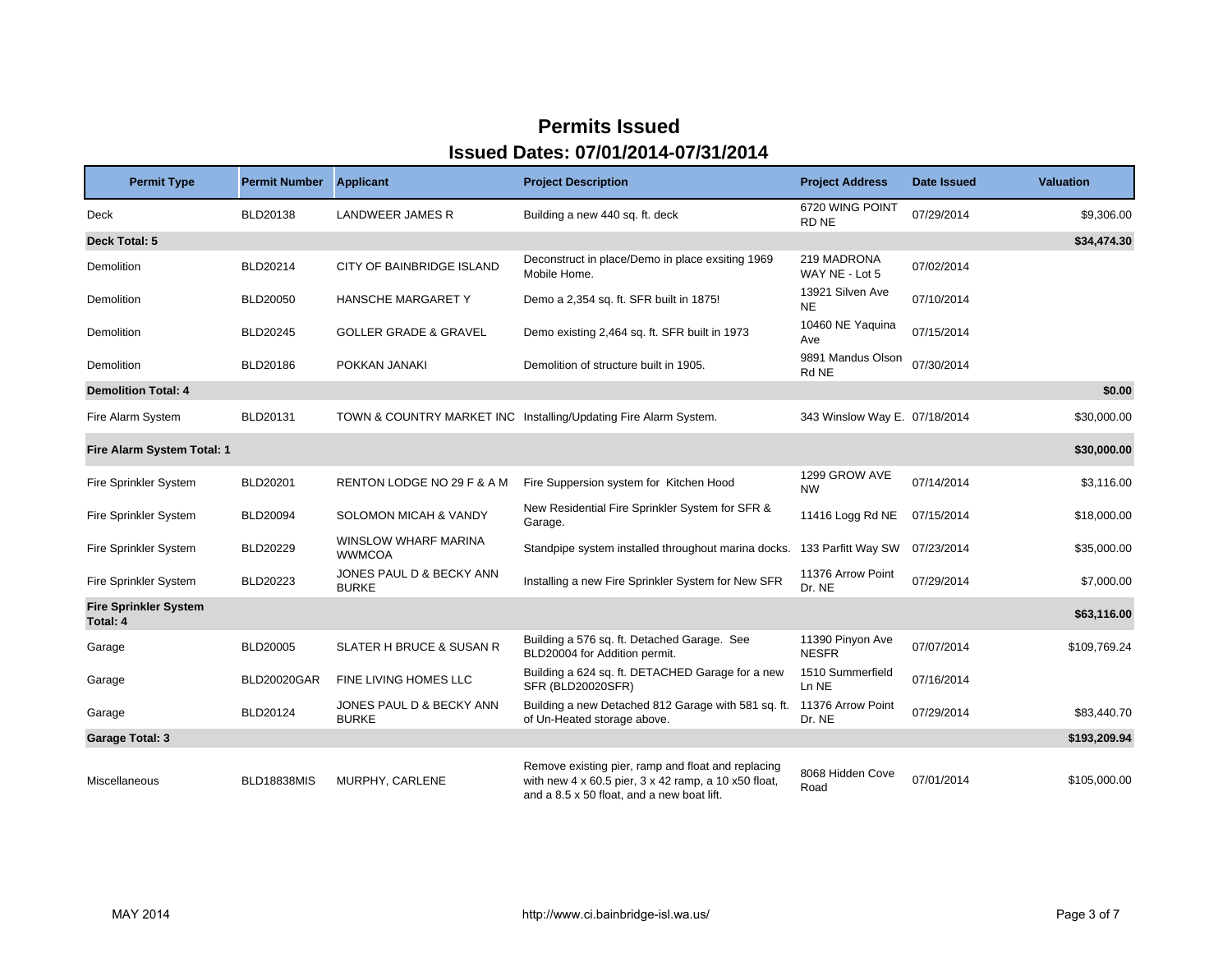| <b>Permit Type</b>                         | <b>Permit Number</b> | <b>Applicant</b>                                   | <b>Project Description</b>                                                                                                                                   | <b>Project Address</b>          | Date Issued | <b>Valuation</b> |
|--------------------------------------------|----------------------|----------------------------------------------------|--------------------------------------------------------------------------------------------------------------------------------------------------------------|---------------------------------|-------------|------------------|
| Miscellaneous                              | BLD20092             | <b>MARY &amp; VICTOR ODERMAT</b>                   | Pier extension of 118' additional feet                                                                                                                       | 13675 Manzanita Rd<br><b>NE</b> | 07/03/2014  | \$98,400.00      |
| Miscellaneous                              | BLD19333MIS          | DEBORAH & MAHDI AL-BASSAM                          | 475 sqft boat house. Please also see PRJ19169MIS                                                                                                             | 17206 Kinnear Road 07/03/2014   |             | \$20,000.00      |
| Miscellaneous                              | BLD20231             | JIRSA JEFFREY R & KELLY A                          | Adding stairs to deck on side of house.                                                                                                                      | 9976 NE<br>LAFAYETTE AVE        | 07/14/2014  | \$800.00         |
| Miscellaneous                              | <b>BLD20227</b>      | <b>VESTMAN TORD H</b>                              | Rolling Bay MIS. Installing a Temp. approx. 1,800 sq.<br>ft. tent for BI Historic Society event July 25th<br>weekend 2014.                                   | 10255 NE Valley Rd 07/21/2014   |             |                  |
| Miscellaneous                              | BLD20159             | PNW ISLAND VILLAGE LLC                             | Building 4 Trillis's approx 9 feet tall.                                                                                                                     | 323 NE HIGH<br><b>SCHOOL RD</b> | 07/23/2014  | \$4,000.00       |
| <b>Miscellaneous Total: 6</b>              |                      |                                                    |                                                                                                                                                              |                                 |             | \$228,200.00     |
| Re-Roof                                    | BLD20194             | SMITH RICHARD D &                                  | Reroof of approx. 36 squares. Reroof of house and<br>garage. Removeal of cedar shakes which are at end<br>of useful life and install new laminated shingles. | 11354 Kallgren Rd<br><b>NE</b>  | 07/01/2014  | \$3,960.00       |
| Re-Roof                                    | <b>BLD20228</b>      | <b>COLVIN ROBERT</b>                               | Reroof of approx. 21 squares.                                                                                                                                | 5359 Ruby PI NE                 | 07/08/2014  | \$2,310.00       |
| Re-Roof                                    | BLD20242             | NAZARETH J L & REEDER A S                          | reroof 36 squares                                                                                                                                            | 527 Azalea Ave NE               | 07/14/2014  | \$3,960.00       |
| Re-Roof                                    | BLD20246             | FISH RICHARD ALLAN &<br><b>SHARON MAUREE TRUST</b> | Reroof Approx. 43 squares for SFR.                                                                                                                           | 6545 NE Sundance<br>Ln          | 07/16/2014  | \$4,730.00       |
| Re-Roof                                    | BLD20249             | <b>ISLAND SCHOOL INC</b>                           | Reroof of approx. 70 squares.                                                                                                                                | 8553 NE DAY RD E 07/17/2014     |             | \$7,700.00       |
| Re-Roof Total: 5                           |                      |                                                    |                                                                                                                                                              |                                 |             | \$22,660.00      |
| Repair                                     | BLD20133             | MCKENZIE HOLDINGS LLC                              | Remove existing deck walls, siding and trim. Replace<br>deck sheathing and framing as needed. Apply new<br>deck waterproofing systems. Rebuild to exisitng.  | 701-713, 731<br>Madison Ave N.  | 07/07/2014  |                  |
| Repair                                     | <b>BLD20207</b>      | RETIREMENT VENTURES LLC                            | Replace trim rot as found - repair wall sheathing &<br>framing as needed. Replace 4X4 deck posts with<br>4X6 post as need on multiple units.                 | 1848 - 1872 Sakai<br>Village Lp | 07/07/2014  | \$1,000.00       |
| Repair                                     | <b>BLD20224</b>      | <b>WADE ABIGAIL RITTER</b>                         | Kitchen repair/remodel. Replace or repair as needed,<br>5/8" drywall, 1/2" CDX plywood, insulation, 2 X 4<br>Framing and exterior cedar siding.              | 370 Grow Ave, B-10 07/08/2014   |             | \$350.00         |
| <b>Repair Total: 3</b>                     |                      |                                                    |                                                                                                                                                              |                                 |             | \$1,350.00       |
| Revision to an Issued Permit BLD18839REV-1 |                      | <b>BAINBRIDGE COMMUNITY</b><br>DEVELOPMENT         | Change from Duplex to SFR - Tallis Unit.                                                                                                                     | 464 SEED PATH<br><b>NW</b>      | 07/21/2014  | \$175,585.79     |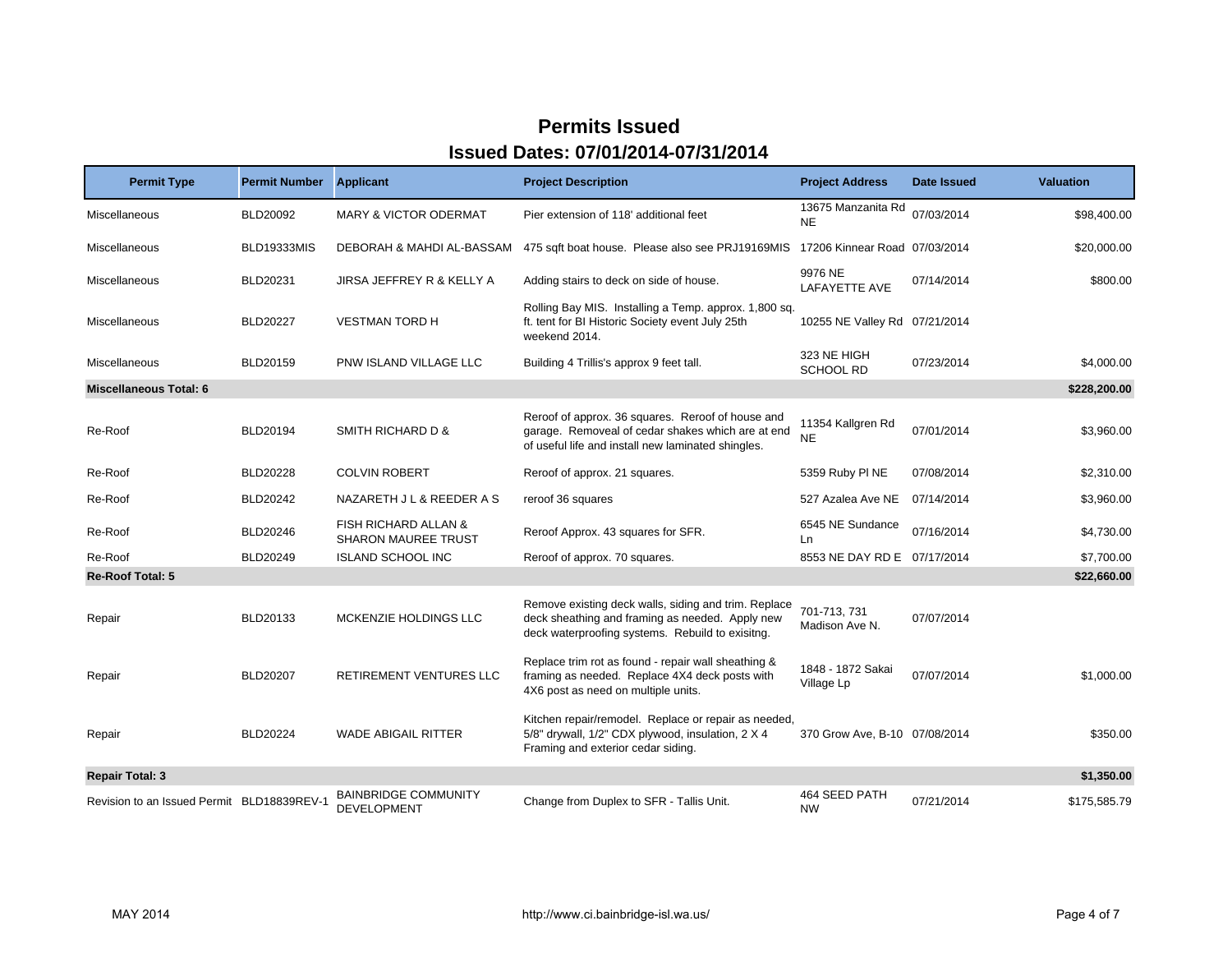| <b>Permit Type</b>                        | <b>Permit Number</b> | <b>Applicant</b>                                                     | <b>Project Description</b>                                                                                                                    | <b>Project Address</b>               | Date Issued | <b>Valuation</b> |
|-------------------------------------------|----------------------|----------------------------------------------------------------------|-----------------------------------------------------------------------------------------------------------------------------------------------|--------------------------------------|-------------|------------------|
| Revision to an Issued Permit              | BLD18758ADD-<br>REV1 | <b>ROBERT MACK</b>                                                   | REVISION 876 sq. ft. addition with 270 sq.ft. of patio                                                                                        | <b>11752 ARROW</b><br>POINT DR NE    | 07/29/2014  | \$136,226.76     |
|                                           |                      | Revision to an Issued Permit BLD18766-REV1 NIELSEN DAVID W & EDITH A | Replace Log Beams, Posts & Roof Purlings with<br>dimension lumber. Replace log siding with bevel<br>cedar siding. Revised sheets A2, A3 & S3. | 14683 SIVERTSON<br>RD NE             | 07/29/2014  |                  |
| <b>Revision Total: 3</b>                  |                      |                                                                      |                                                                                                                                               |                                      |             | \$311,812.55     |
| Residential Mechanical                    | BLD20211             | LEITER ELLIOT & RENEE A<br><b>TRUSTEES</b>                           | Replace existing LP Boiler.                                                                                                                   | 10454 Arrow Point<br>Dr NE           | 07/01/2014  |                  |
| <b>Residential Mechanical</b>             | BLD20212             | MIDDLETON BRADLEY G & LISA<br>G                                      | New gas piping to fire pit.                                                                                                                   | 14215 SILVEN AVE<br><b>NE</b>        | 07/01/2014  |                  |
| <b>Residential Mechanical</b>             | <b>BLD20220</b>      | MAGANA BRIAN R & JANET                                               | Installing new Cook Stove and Range Hood with<br>ducts.                                                                                       | 15281 Harvey Rd NE 07/07/2014        |             |                  |
| <b>Residential Mechanical</b>             | <b>BLD20226</b>      | <b>MAGUSIN FRANK E &amp; BARBARA</b><br>в                            | Install of new 120 gal propane tank fo new dual fuel<br>range                                                                                 | 9100 Fox Cove Ln.                    | 07/07/2014  |                  |
| <b>Residential Mechanical</b>             | BLD20236             | <b>CURLEY RUTH M</b>                                                 | install 18,000 BTU Heat Pump                                                                                                                  | 367 Cave Ave NE                      | 07/11/2014  |                  |
| Residential Mechanical                    | <b>BLD20240</b>      | LIERLE ROSEANN M & DEAN M                                            | Replacing existing furnace with heat pump.                                                                                                    | 440 Cosgrove St<br><b>NW</b>         | 07/14/2014  |                  |
| <b>Residential Mechanical</b>             | <b>BLD20244</b>      | NIKOMBORIRAK JAKDEJ &                                                | Installing new Gas Water Heater.                                                                                                              | 9638 NE Lafayette<br>Ave             | 07/15/2014  |                  |
| <b>Residential Mechanical</b>             | BLD20263             | MACLEAN LYNN B & RHONDA E<br><b>TRUSTEES</b>                         | Underground propane tank with gas piping                                                                                                      | 10628 NE MANITOU<br><b>PARK BLVD</b> | 07/25/2014  |                  |
| <b>Residential Mechanical</b>             | BLD20271             | ELLIOTT PATRICK & KELLIE S                                           | Installation of new Ip tank                                                                                                                   | 11601 JUST A<br>MEER LN NE           | 07/29/2014  |                  |
| <b>Residential Mechanical</b><br>Total: 9 |                      |                                                                      |                                                                                                                                               |                                      |             | \$0.00           |
| <b>Residential Plumbing</b>               | BLD20216             | LACKO REBECCA JANE<br><b>TRUSTEE</b>                                 | Upgrading plumbing in Kitchen and Masterbath.                                                                                                 | 13074 Manzanita Rd<br><b>NE</b>      | 07/03/2014  |                  |
| <b>Residential Plumbing</b>               | BLD20219             | MAGANA BRIAN R & JANET                                               | Kitchen Remodel, replace existing sink                                                                                                        | 15281 Harvey Rd NE 07/07/2014        |             |                  |
| <b>Residential Plumbing</b>               | BLD20243             | KANEV KENNETH E & MOLLY P                                            | re-routing septic to other side of building. Minor<br>plumbing rough-in.                                                                      | 11708 Two Creeks<br>Rd NE            | 07/14/2014  |                  |
| <b>Residential Plumbing</b>               | BLD20257             | WILLIAMS ROGER A & BARBARA<br><b>T TRUSTEE</b>                       | Installing a new Elect. Hot Water Heater.                                                                                                     | 9055 Nisqually Way<br><b>NE</b>      | 07/24/2014  |                  |
| <b>Residential Plumbing</b>               | BLD20269             | LIERLE ROSEANN M & DEAN M                                            | Installation of heat pump hot water tank                                                                                                      | 440 Cosgrove St<br><b>NW</b>         | 07/29/2014  |                  |
| <b>Residential Plumbing Total:</b><br>5   |                      |                                                                      |                                                                                                                                               |                                      |             | \$0.00           |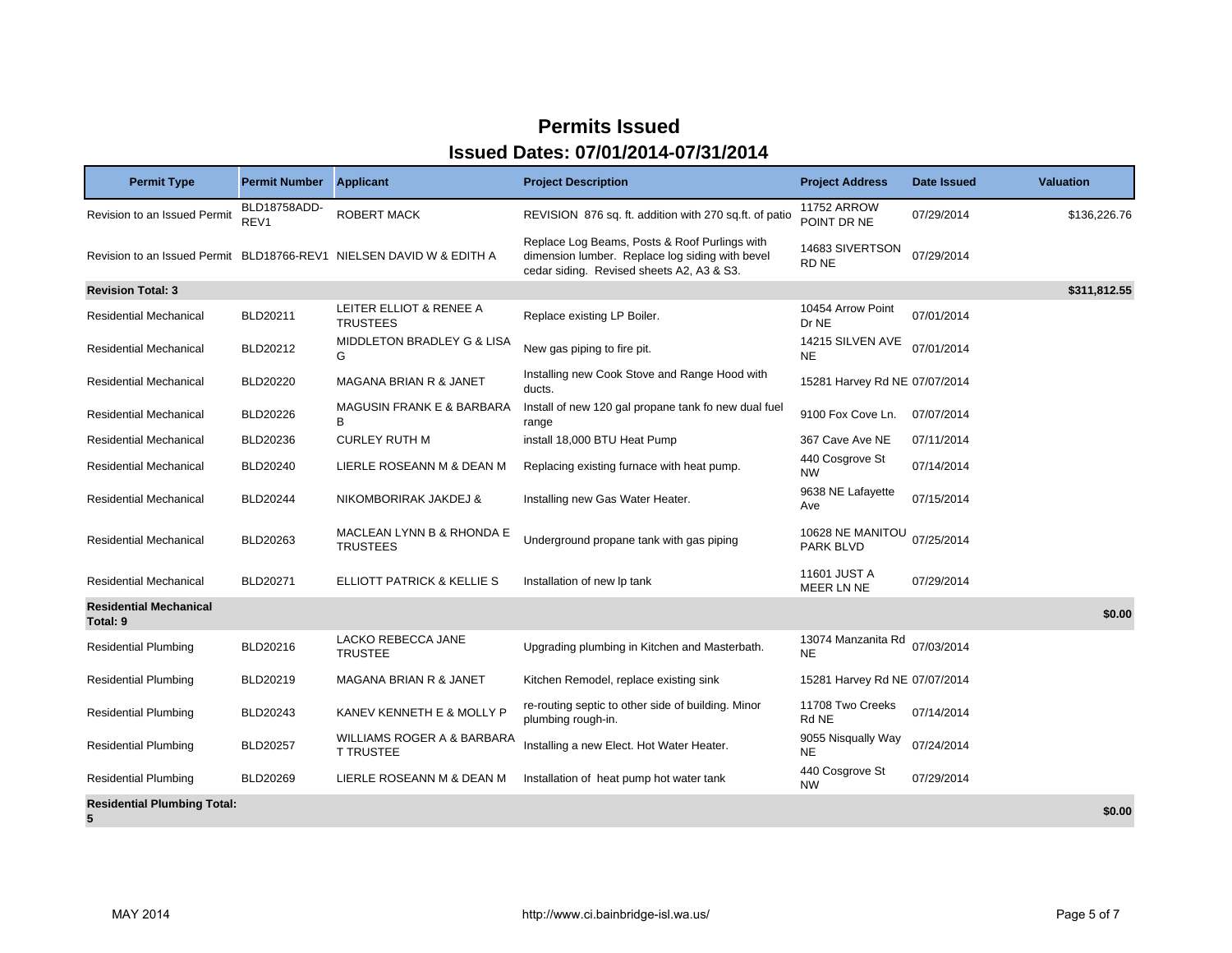| <b>Permit Type</b>                            | <b>Permit Number</b> | <b>Applicant</b>                                 | <b>Project Description</b>                                                                                                                                                                                                        | <b>Project Address</b>                          | Date Issued | <b>Valuation</b> |
|-----------------------------------------------|----------------------|--------------------------------------------------|-----------------------------------------------------------------------------------------------------------------------------------------------------------------------------------------------------------------------------------|-------------------------------------------------|-------------|------------------|
| <b>Residential Retaining Wall</b>             | BLD19268RRET         | SHELDON HALL & ABRA<br><b>BENNETT</b>            | Replace existing wood retaining wall with NEW 50'<br>Concret Retaining wall approx. 6' high.                                                                                                                                      | 3250 Point White<br>Drive                       | 07/16/2014  | \$35,000.00      |
| <b>Residential Retaining Wall</b><br>Total: 1 |                      |                                                  |                                                                                                                                                                                                                                   |                                                 |             | \$35,000.00      |
| Single Family Residence                       | BLD20052             |                                                  | New SFR with attached garage- 1,996.5 sq. ft. 1st<br>LINDSLEY THOMAS R & JUDITH L Floor, 668 sq. ft. 2nd foor, 958.5 sq. ft. attached<br>garage, and 313 sq. ft. of deck                                                          | 7611 NE Bay Hill Rd 07/03/2014                  |             | \$478,390.49     |
| Single Family Residence                       | <b>BLD20020</b>      | <b>SERI YECKEL</b>                               | Building a new SFR with 1,625 sq. ft. 1st floor, 1,265<br>sq. ft. 2nd floor, 413 sq. ft. of deck and a 624 sq. ft.<br>DETACHED Garage (BLD20020GAR).                                                                              | 1510 Summerfield<br>Ln NE                       | 07/07/2014  | \$495,536.45     |
| <b>Single Family Residence</b>                | <b>BLD19357SFR</b>   | Davies, Drew                                     | New 2662 sq ft sfr w ne 493 sq ft gar and 78 sq ft<br>deck                                                                                                                                                                        | 11732 Olympic<br><b>Terrace Ave</b>             | 07/07/2014  | \$316,000.00     |
| <b>Single Family Residence</b>                | BLD20122             | FLOHR BROOKS CAROLINE ANN<br><b>LIVING TRUST</b> | Building a new SFR with 1,642 sq. ft. 1st floor, a<br>1,161 sq. ft. second floor and a 780 sq. ft. Attached<br>Garage.                                                                                                            | 4926 MCDONALD<br>AVE NE                         | 07/07/2014  | \$482,616.53     |
| <b>Single Family Residence</b>                | <b>BLD19354SFR</b>   | ORR, SHANNON & MCALLESTER,<br><b>MELANIE</b>     | Construction of 2528 sq ft sfr.                                                                                                                                                                                                   | 3043 Pleasant<br><b>Beach Drive</b>             | 07/14/2014  | \$322,000.00     |
| <b>Single Family Residence</b>                | BLD19372SFR          | <b>LEGACY UNKNOWN</b>                            | ERICKSEN URBAN COTTAGES LOT 4. Building a<br>new SFR with 555 sq. ft. 1st floor, 795 sq. ft. 2nd<br>floor, 350 sq. ft. 1/2 story Attic, 260 sq. ft.<br>ATTACHED garage and a 58 sq. ft. front porch.                              | 677 Wintersweet Rd<br>NELot 04                  | 07/14/2014  | \$201,000.00     |
| Single Family Residence                       | BLD20045             | <b>FERGUSON &amp; COLE</b>                       | New 2 story sfr 2316 habitable, 476 detach garage.                                                                                                                                                                                | 1628 Devenny Ave<br>NE                          | 07/22/2014  | \$394,828.21     |
| <b>Single Family Residence</b>                | BLD19005SFR          | MEINS, WW                                        | FREESTONE INC SFR. Building a NEW SFR with a<br>basement of 1,320 sq. ft., a 1st floor of 1,360 sq. ft., a 10834 NE Manitou<br>2nd floor of 1,671 sq. ft., a ATTACHED garage of 715 Park Blvd<br>sq. ft. and decks of 717 sq. ft. |                                                 | 07/25/2014  | \$521,000.00     |
| Single Family Residence                       | BLD20030             | VANWINKLE THAD A & RENEE L                       | New 2 story SFR with attached garage                                                                                                                                                                                              | 15198<br>WASHINGTON AVE 07/25/2014<br><b>NE</b> |             | \$390,130.22     |
| <b>Single Family Residence</b>                | BLD20115             | THOMPSON GALE E                                  | Building a new 786 sq. ft. SFR with a 315 sq. ft.<br>patio/terrace.                                                                                                                                                               | 15345 Grotle Rd NE 07/25/2014                   |             | \$128,893.11     |
| <b>Single Family Residence</b>                | BLD20123             | JONES PAUL D & BECKY ANN<br><b>BURKE</b>         | Building a new 3 story SFR with 1,345 sq. ft. 1st floor,<br>a 937 sq. ft. 2nd floor and a 149 sq. ft. basement.<br>Also 370 sq. ft. of decks.                                                                                     | 11376 Arrow Point<br>Dr. NE                     | 07/29/2014  | \$385,870.31     |
| <b>Single Family Residence</b>                | BLD20148             | <b>CUYKENDALL STANLEY D &amp;</b>                | Building a 3 story SFR with 291 sq. ft. Basement, 935<br>sq. ft. top floor and a 1,199 sq. ft. Middel floor. 324<br>sq. ft. of decks.                                                                                             | 10246 NE<br>LAFAYETTE AVE                       | 07/29/2014  | \$384,897.41     |